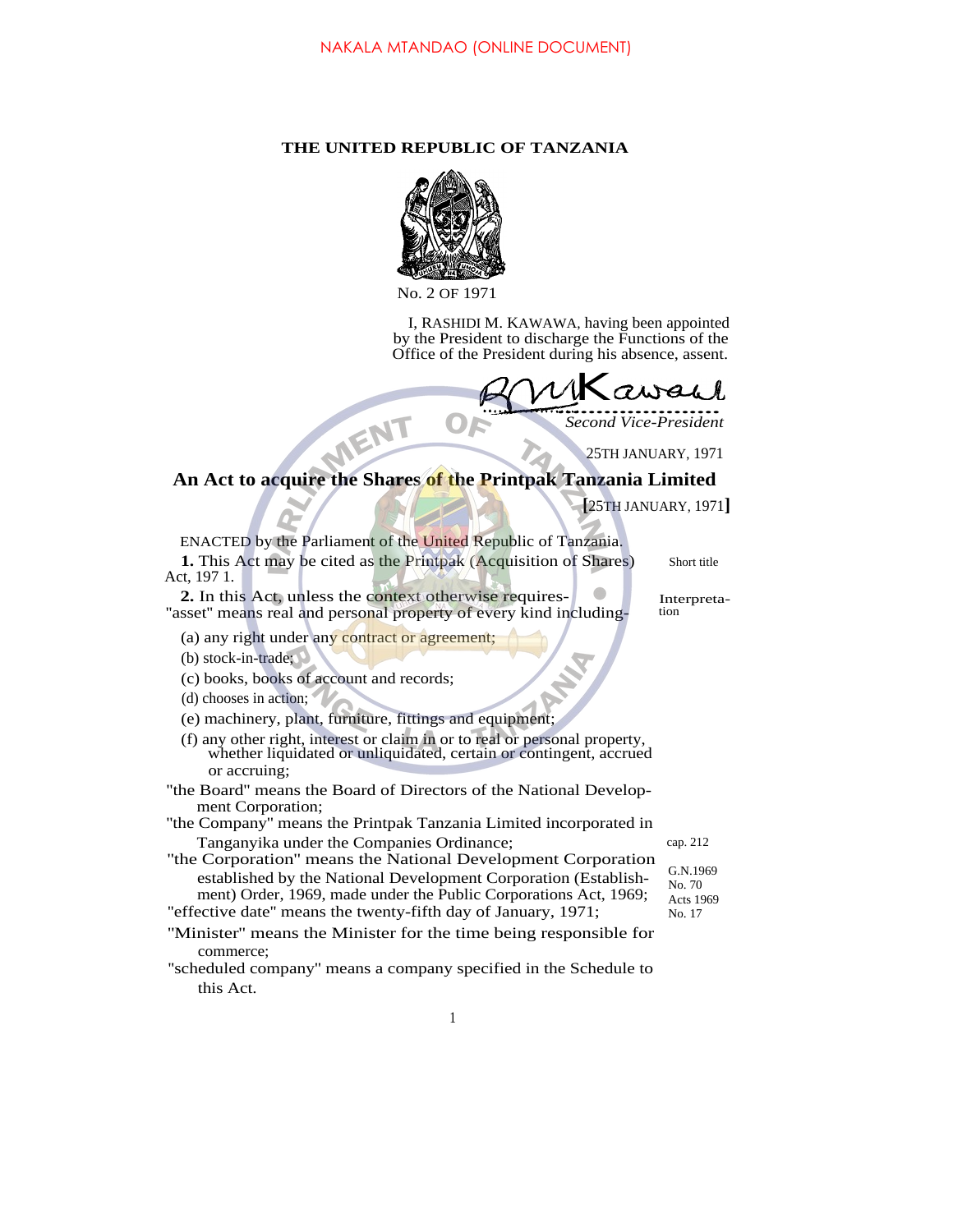| $\overline{2}$                                             | No. 2                                                                                                                                                                                                                                                                                                                                  | <i>Printpak (Acquisition of Shares)</i>                                                                                                                                                                                                                                                           | 1971 |  |
|------------------------------------------------------------|----------------------------------------------------------------------------------------------------------------------------------------------------------------------------------------------------------------------------------------------------------------------------------------------------------------------------------------|---------------------------------------------------------------------------------------------------------------------------------------------------------------------------------------------------------------------------------------------------------------------------------------------------|------|--|
| Vesting of<br>shares                                       | 3. As from the effective date all the shares in the Company shall,<br>by virtue of this section and without further assurance, vest, free of any<br>trust, mortgage, charge, lien, interest or other encumbrance whatsoever,<br>in the Corporation, and the Corporation shall be the sole shareholder<br>of the Company.               |                                                                                                                                                                                                                                                                                                   |      |  |
| Directors<br>to retire<br>from office                      | cease to hold office.                                                                                                                                                                                                                                                                                                                  | $4.$ (1) As from the effective date, the Directors of the Company shall                                                                                                                                                                                                                           |      |  |
|                                                            | $(2)$ A Director who ceases to hold office by virtue of subsection $(1)$<br>shall not, notwithstanding any provisions to the contrary in any law or<br>in the Articles of Association, charter, agreement, contract or other<br>instrument whatsoever, be entitled to any damages or compensation in<br>respect of the loss of office. |                                                                                                                                                                                                                                                                                                   |      |  |
| Board of<br>Directors                                      | whatsoever-                                                                                                                                                                                                                                                                                                                            | 5. Notwithstanding any provision to the contrary in any law or in any<br>Articles of Association, charter, agreement, contract or other instrument                                                                                                                                                |      |  |
|                                                            |                                                                                                                                                                                                                                                                                                                                        | (a) the Board shall, after consultation with the Minister, appoint<br>directors of the Company;                                                                                                                                                                                                   |      |  |
|                                                            |                                                                                                                                                                                                                                                                                                                                        | (b) the management of the Company shall vest in the Board<br>of Directors of the Company;                                                                                                                                                                                                         |      |  |
|                                                            |                                                                                                                                                                                                                                                                                                                                        | (c) the Board of Directors may, with the approval of the Minister,<br>appoint a General Manager of the Company;                                                                                                                                                                                   |      |  |
|                                                            |                                                                                                                                                                                                                                                                                                                                        | (d) subject to the provisions of the Articles of Association, the Board<br>may regulate its own procedure.                                                                                                                                                                                        |      |  |
| Compensa-<br>tion                                          | provisions of section 3.                                                                                                                                                                                                                                                                                                               | <b>6.</b> -(1) The United Republic shall pay full and fair compensation<br>in respect of the shares vested in the Corporation by virtue of the                                                                                                                                                    |      |  |
|                                                            | Fund:                                                                                                                                                                                                                                                                                                                                  | (2) When the amount of compensation payable to any person entitled<br>thereto by virtue of subsection (1) has been determined, the Minister<br>for Finance shall issue a certificate setting out such amount, and that<br>amount shall constitute a charge on and be paid out of the Consolidated |      |  |
|                                                            |                                                                                                                                                                                                                                                                                                                                        | Provided that the said amount of compensation shall be payable in<br>such manner and in such installments as the Minister for Finance, after<br>consultation with the person entitled, shall determine.                                                                                           |      |  |
| Construc-<br>tion of<br>instruments<br>affecting<br>shares |                                                                                                                                                                                                                                                                                                                                        | $7-(1)$ Any disposition-                                                                                                                                                                                                                                                                          |      |  |
|                                                            |                                                                                                                                                                                                                                                                                                                                        | (a) which was effected by testamentary instrument executed before<br>the effective date; and                                                                                                                                                                                                      |      |  |
|                                                            |                                                                                                                                                                                                                                                                                                                                        | (b) which would have operated as a bequest of all or any of the<br>shares vested in the Corporation under the provisions of this Act,                                                                                                                                                             |      |  |

shall have effect as a bequest of the right of the testator to be paid compensation in respect of the acquisition of the shares in relation to which that disposition would have operated.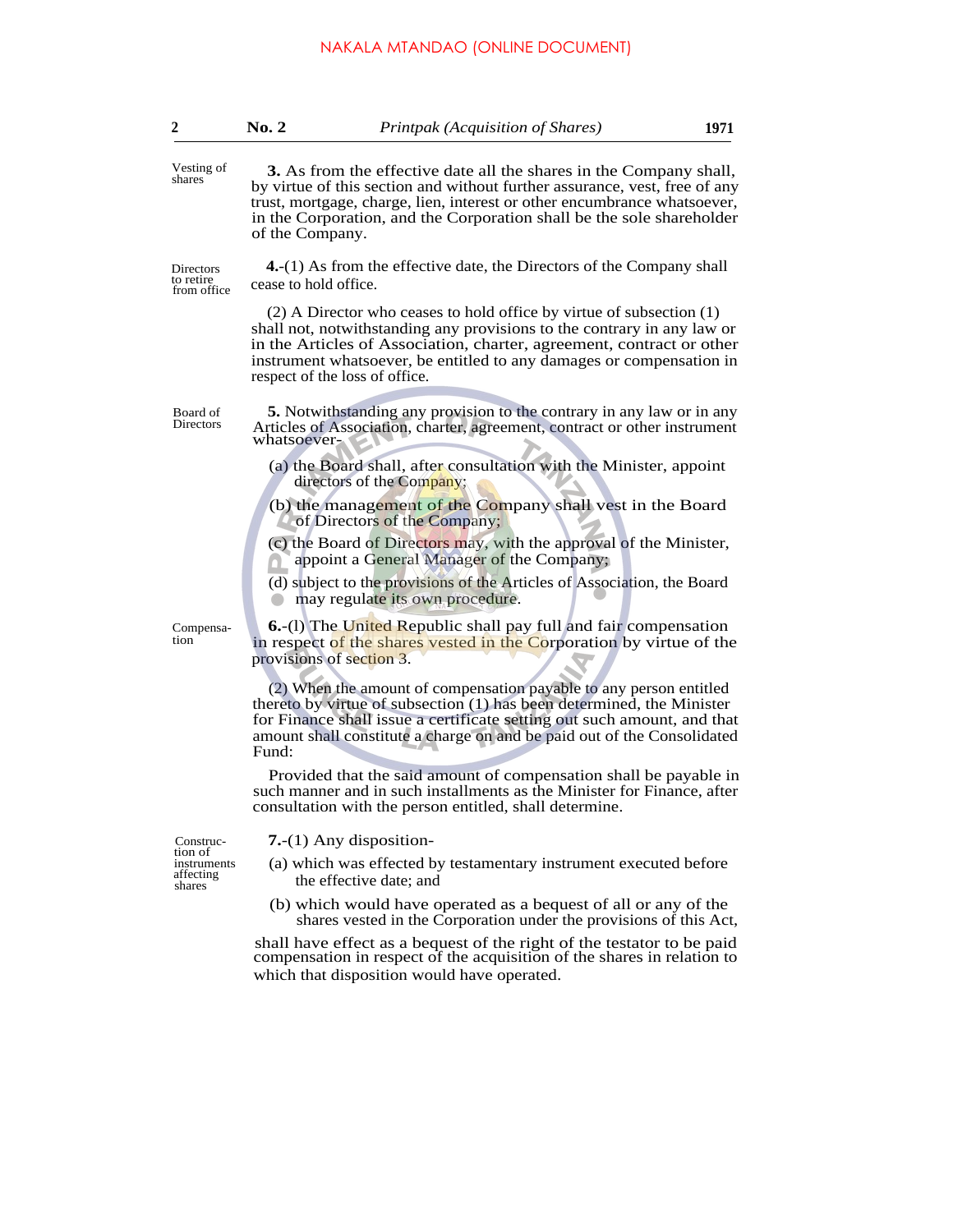- (2) Any power of attorney or other instrument-
- (a) which was executed before the effective date; and
- (b) which operates in relation to all or any of the shares of the Company,

shall have the like operation in relation to the right to payment of compensation in respect of the acquisition of the shares to which that power of attorney or other instrument relates.

**8.** (1) Where, in the opinion of the Minister-

- (a) any asset of a scheduled company was, immediately prior to the commencement of this Act, being utilized for the purpose of or may acquire in connection with the carrying out of the activities of the assets of Company or of the Tanganyika Standard (Newspapers) Limited, or for the benefit of any employee of the Company or of any companies employee of the Tanganyika Standard (Newspapers) Limited; or
- (b) it is desirable to acquire an asset of a scheduled company for the purpose of enabling the Company or the Tanganyika Standard (Newspapers) Limited to carry out its activities efficiently,

he may, by order under his hand, vest such asset in the Corporation:

Provided that no order shall be made under this subsection after the thirty-first day of December, 1971.

(2) Where an order is made under subsection (1) in respect of any asset, such asset shall, by virtue of such order and without further assurance, vest in the Corporation free of any trust, mortgage, charge, lien, interest or other encumbrance whatsoever.

(3) Where an order is made in respect of any asset of a scheduled company, the United Republic shall pay full and fair compensation to the scheduled company in respect of such asset.

(4) When the amount of compensation payable to any scheduled company entitled thereto by virtue of subsection (3) has been determined, the Minister for Finance shall issue a certificate setting out such amount, and that amount shall constitute a charge on and be paid out of the Consolidated Fund:

Provided that the said amount of compensation shall be payable in such manner and in such installments as the Minister for Finance, after consultation with the scheduled company entitled to the compensation, shall determine.

**9.**-(1) Where on or before the twenty-eighth day of February, 1971 an order is made under section 8 in respect of any asset, the order shall not be ineffective by reason only of the fact that on the date thereof the asset was not owned by the scheduled company if at any time on or after the first day of January, 1970, the asset was owned by a scheduled company, and in every such case any disposition of the asset by the scheduled company or by any person claiming under the scheduled company shall be inoperative and shall, for the purposes of such order, be deemed never to have been made.

Minister scheduled

Assignment transfer of vested in corporation to be invalid